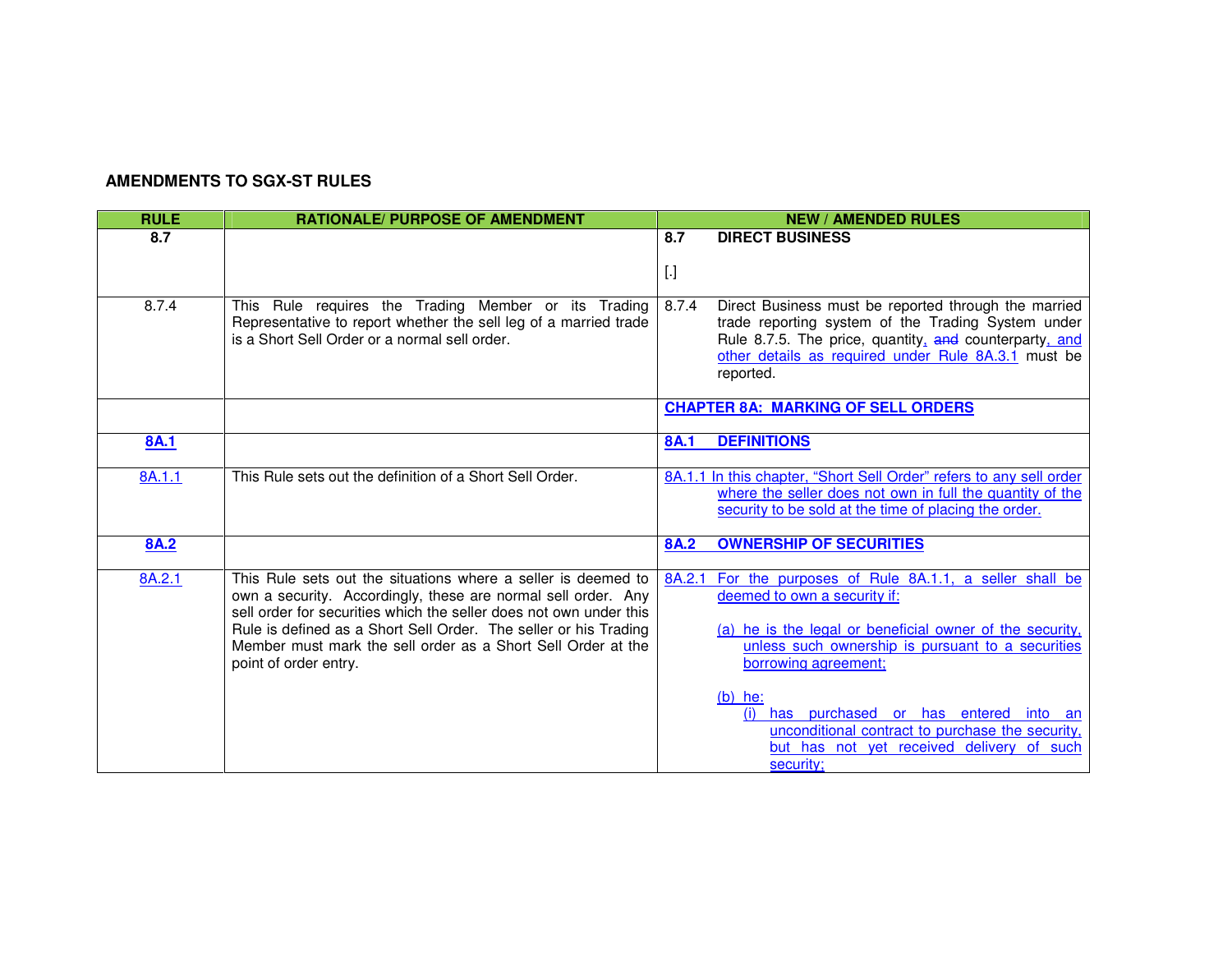| <b>RULE</b> | <b>RATIONALE/ PURPOSE OF AMENDMENT</b>                                                                                                                                                                                                                                                                 | <b>NEW / AMENDED RULES</b>                                                                                                                                                                                                                                                                                                                                                                                                                                                                                                                                                                                                                                                                                                                                                                                                                                                                                                                                     |
|-------------|--------------------------------------------------------------------------------------------------------------------------------------------------------------------------------------------------------------------------------------------------------------------------------------------------------|----------------------------------------------------------------------------------------------------------------------------------------------------------------------------------------------------------------------------------------------------------------------------------------------------------------------------------------------------------------------------------------------------------------------------------------------------------------------------------------------------------------------------------------------------------------------------------------------------------------------------------------------------------------------------------------------------------------------------------------------------------------------------------------------------------------------------------------------------------------------------------------------------------------------------------------------------------------|
|             | This Rule has been amended following public consultation to<br>reflect that it is sufficient that a securities lender has a right of<br>recall under the relevant securities lending agreement. He is<br>not required to recall the security before he enters a sell order.                            | (ii) has tendered other securities for conversion or<br>exchange or has issued irrevocable instructions<br>to convert or exchange other securities into the<br>security, but has not yet received delivery of<br>such security;<br>(iii) has a right or an obligation to purchase the<br>security under an option and such option has<br>been exercised, but has not yet received<br>delivery of such security; or<br>(iv) has a right or warrant to subscribe for the<br>security and such right or warrant has been<br>exercised, but has not yet received delivery of<br>such security; and<br>the delivery referred to in (i) to (iv) would, in the ordinary<br>course, be before the settlement of the sale of the<br>security; or<br>(c) he has lent a security pursuant to a securities<br>lending agreement as a result of which he is no<br>longer the legal or beneficial owner but has a right<br>of recall under the securities lending agreement. |
| <b>8A.3</b> |                                                                                                                                                                                                                                                                                                        | <b>MARKING OF SELL ORDERS</b><br><b>8A.3</b>                                                                                                                                                                                                                                                                                                                                                                                                                                                                                                                                                                                                                                                                                                                                                                                                                                                                                                                   |
| 8A.3.1      | This Rule requires sell orders placed in the Trading System to<br>be marked as either a normal sell order or a Short Sell Order.<br>The Trading Member and its Trading Representative are<br>responsible for ensuring that all sell orders are marked as a<br>normal sell order or a Short Sell Order. | All sell orders for securities shall be marked to indicate<br>8A.3.1<br>whether it is a Short Sell Order or otherwise. A Trading<br>Member and its Trading Representative shall not enter<br>a sell order in the Trading System if a customer has not<br>indicated whether the sell order is a Short Sell Order or<br>a normal sell order.                                                                                                                                                                                                                                                                                                                                                                                                                                                                                                                                                                                                                     |
| 8A.3.2      | This Rule requires the Trading Member or its Trading<br>Representative to report whether the sell leg of a married trade                                                                                                                                                                               | 8A.3.2 The requirement to mark sell orders as set out in Rule<br>8A.3.1 shall include Direct Business reported through                                                                                                                                                                                                                                                                                                                                                                                                                                                                                                                                                                                                                                                                                                                                                                                                                                         |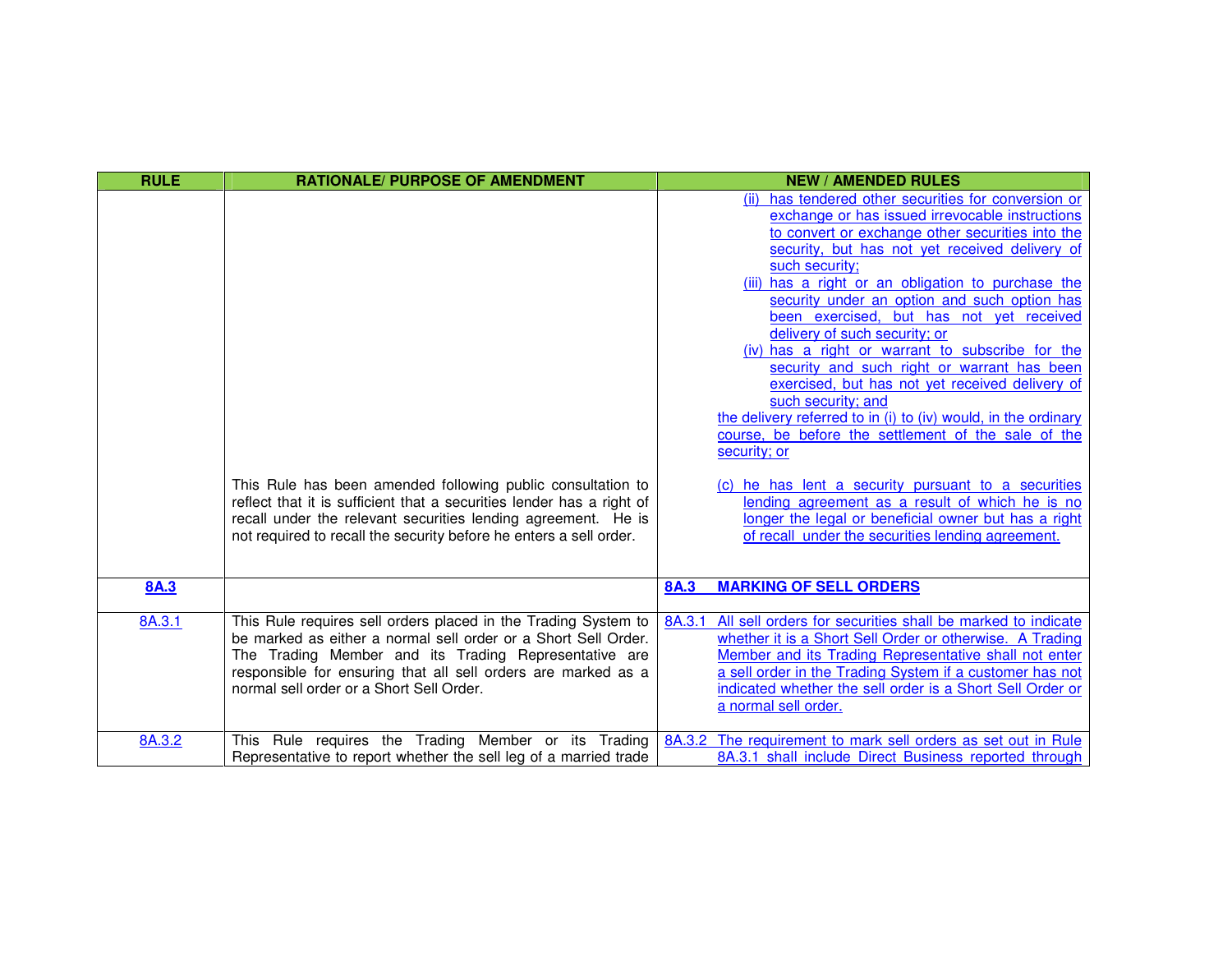| <b>RULE</b> | <b>RATIONALE/ PURPOSE OF AMENDMENT</b>                                                                                                                                                                                  | <b>NEW / AMENDED RULES</b>                                                                                                                                                                                                               |
|-------------|-------------------------------------------------------------------------------------------------------------------------------------------------------------------------------------------------------------------------|------------------------------------------------------------------------------------------------------------------------------------------------------------------------------------------------------------------------------------------|
|             | is a Short Sell Order or a normal sell order.                                                                                                                                                                           | the married trade reporting system of the Trading<br>System pursuant to Rule 8.7                                                                                                                                                         |
| 8A.3.3      | While a Trading Member is not required to verify that a sell<br>order is marked correctly, it must put in place the necessary<br>procedures and systems to facilitate the marking of sell orders<br>by their customers. | 8A.3.3 A Trading Member shall ensure that the necessary<br>procedures and systems are implemented to facilitate<br>compliance with the obligations set out in Rule 8A.3.1.                                                               |
| <b>8A.4</b> |                                                                                                                                                                                                                         | <b>EXEMPTIONS</b><br><b>8A.4</b>                                                                                                                                                                                                         |
| 8A.4.1      | This Rule provides SGX-ST with the discretion to exempt the<br>marking of sell orders for specific securities.                                                                                                          | SGX-ST may, at its discretion, exempt any specific<br>8A.4.1<br>security from the requirement to mark as set out in Rule<br>8A.3.1.                                                                                                      |
| 8A.4.2      | This Rule provides SGX-ST with the discretion to waive the<br>requirement for market makers and such other class of market<br>makers that SGX-ST determines eligible to mark sell orders.                               | SGX-ST may, at its discretion, waive the requirement to<br>8A.4.2<br>mark sell orders for:<br>(a) market makers; or<br>(b) such class of market participants that SGX-ST may<br>determine in its discretion from time to time.           |
| 8A.4.3      | This Rule provides that Trading Members are not required to<br>mark sell orders in respect of securities and market participants<br>that have been exempted by SGX-ST.                                                  | 8A.4.3 A Trading Member shall not be required to comply with<br>Rule 8A.3.1 in respect of sell orders from such market<br>participants or in such securities as exempted by SGX-<br>ST.                                                  |
| 8A.5        |                                                                                                                                                                                                                         | <b>PUBLICATION OF REPORT</b><br><b>8A.5</b>                                                                                                                                                                                              |
| 8A.5.1      | This Rule sets out that the aggregated statistics for Short Sell<br>Orders would be published before the start of each Market Day.                                                                                      | SGX-ST shall report before the start of each Market<br>8A.5.1<br>Day the aggregate volume of Short Sell Orders<br>matched and executed for the preceding Market Day<br>and in respect of each security for which marking is<br>required. |
|             |                                                                                                                                                                                                                         | 8A.5.2 SGX-ST may subsequently report corrections to such                                                                                                                                                                                |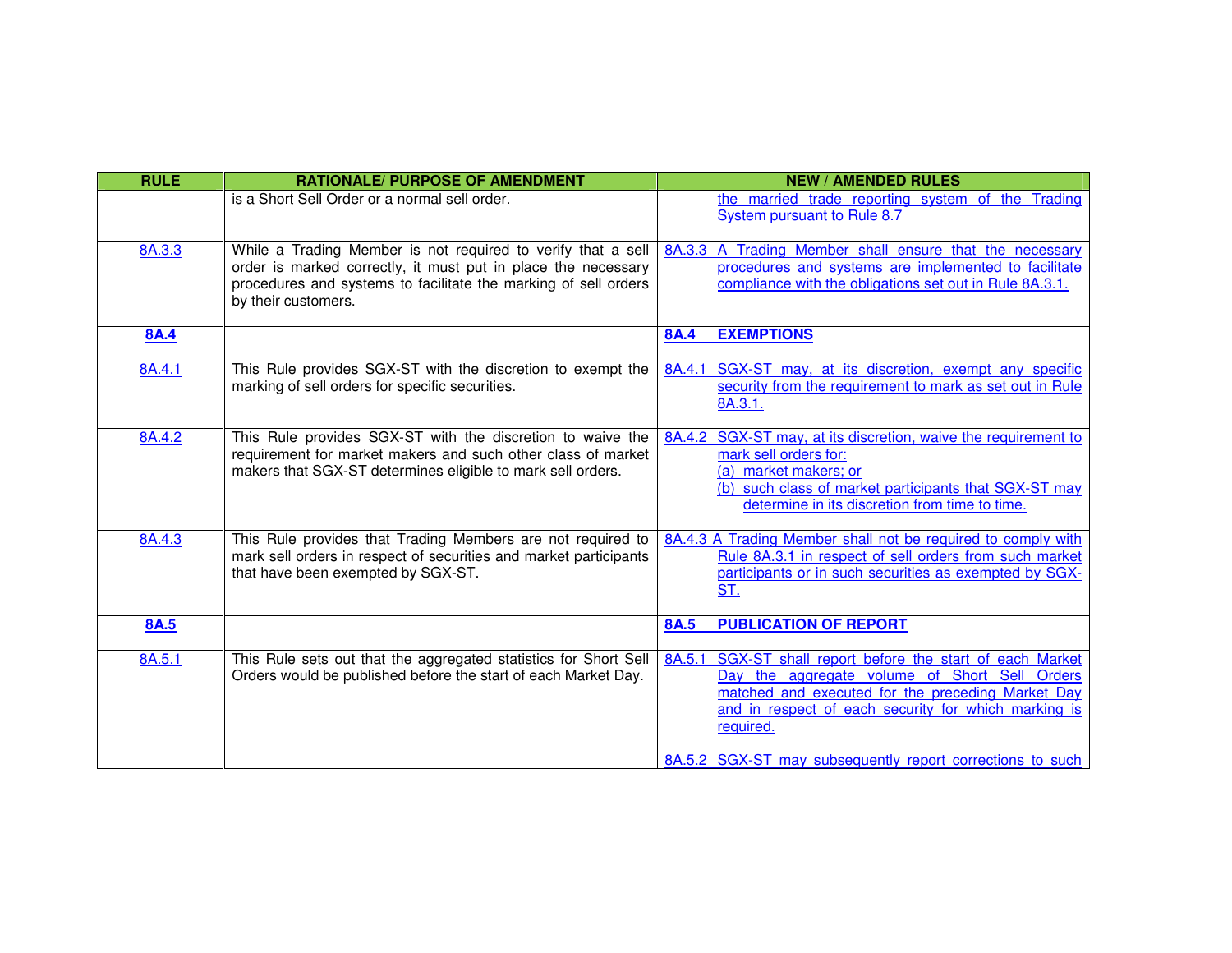| <b>RULE</b> | <b>RATIONALE/ PURPOSE OF AMENDMENT</b>                                                                                                                                                                                                                                                                                                                                                                                                                                                                               | <b>NEW / AMENDED RULES</b>                                                                                                                                             |
|-------------|----------------------------------------------------------------------------------------------------------------------------------------------------------------------------------------------------------------------------------------------------------------------------------------------------------------------------------------------------------------------------------------------------------------------------------------------------------------------------------------------------------------------|------------------------------------------------------------------------------------------------------------------------------------------------------------------------|
|             |                                                                                                                                                                                                                                                                                                                                                                                                                                                                                                                      | aggregate volume of Short Sell Orders matched and<br>executed that have been reported pursuant to Rule<br>8A.5.1.                                                      |
| 8A.6        |                                                                                                                                                                                                                                                                                                                                                                                                                                                                                                                      | REPORTING OF ERRONEOUSLY MARKED SELL<br><b>8A.6</b><br><b>ORDERS</b>                                                                                                   |
| 8A.6.1      | This Rule is added to indicate that Trading Members may<br>submit a report of erroneously marked sell orders through a<br>facility provided by SGX-ST. The procedures for submission of<br>the report are set out in Appendix 1 of Practice Note 8A.3.3,<br>8A.4.1, 8A.4.2, 8A.6.2.                                                                                                                                                                                                                                  | 8A.6.1<br>A Trading Member may submit a report of erroneously<br>marked sell orders through such facility that is provided<br>by SGX-ST.                               |
| 8A.6.2      | Only reports which are submitted in the format prescribed by<br>SGX and received by SGX by the stipulated time will be<br>processed. As the reported short sell information will be<br>corrected based on the additional information submitted by the<br>Trading Member, wrong information will result in inaccurate<br>short sell information being reported.<br>This Rule is added to require the Trading Member to adopt a<br>level of care when using this facility to report erroneously<br>marked sell orders. | 8A.6.2 A Trading Member shall ensure that the report:<br>(a) adheres to the requirements for submission<br>established by SGX-ST; and<br>(b) is complete and accurate. |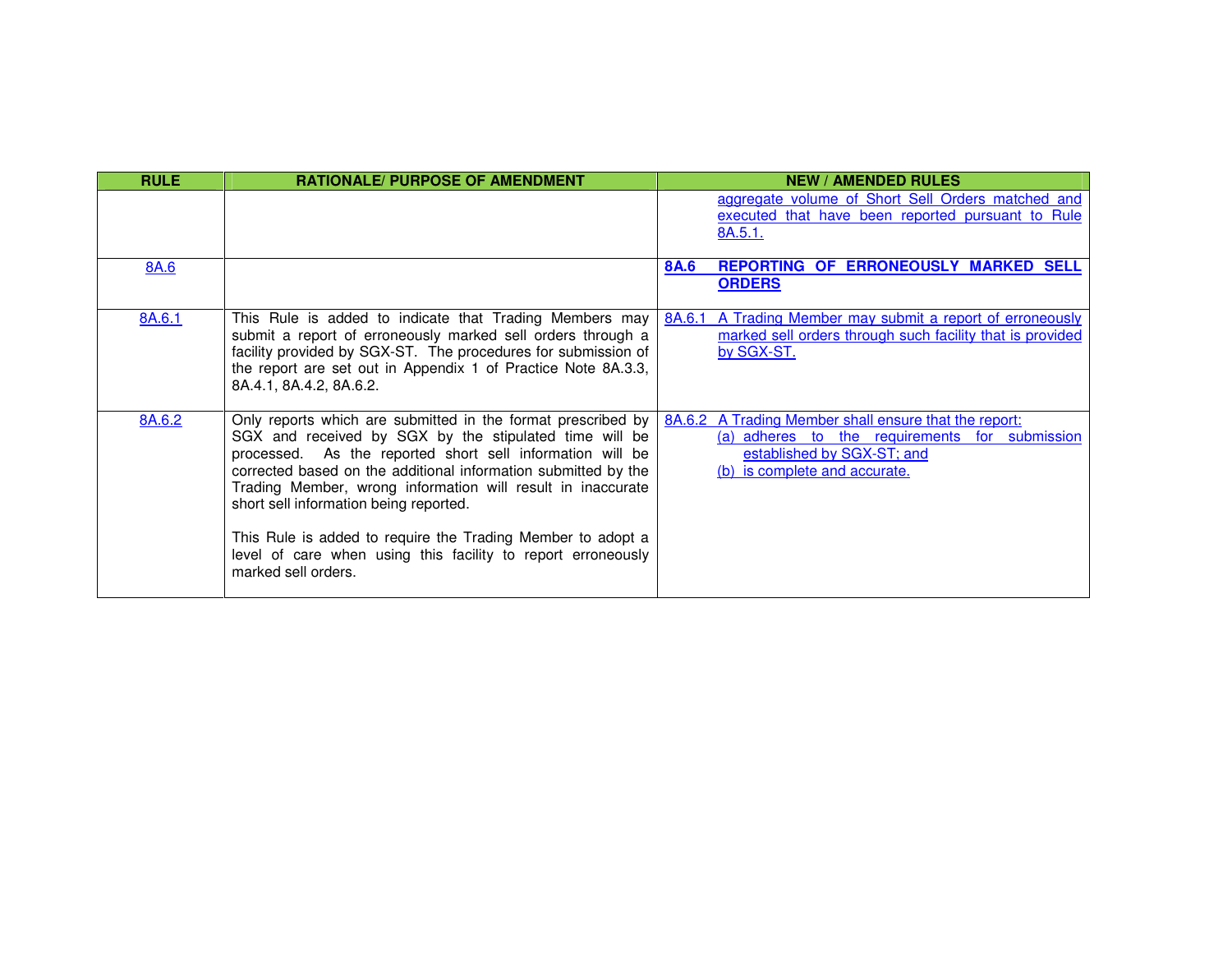## **SGX-ST TRADING RULES – APPENDIX A**

| <b>Rule Violation</b>             |                                                                                                                                                                                                                                                                                                                                   | Whether                          | Composition Amount which may be Offered by SGX-ST, where SGX-ST has Determined the<br>Trading Member, Approved Executive Director and/or Trading Representative to be Liable<br><b>Mandatory</b> |                         |                         |                                     |                  |                         |                                                                                                 |                         | <b>Mandatory</b><br>minimum |                                         |
|-----------------------------------|-----------------------------------------------------------------------------------------------------------------------------------------------------------------------------------------------------------------------------------------------------------------------------------------------------------------------------------|----------------------------------|--------------------------------------------------------------------------------------------------------------------------------------------------------------------------------------------------|-------------------------|-------------------------|-------------------------------------|------------------|-------------------------|-------------------------------------------------------------------------------------------------|-------------------------|-----------------------------|-----------------------------------------|
| Rule<br>Chapter/<br><b>Number</b> | <b>Brief Description</b><br>of Rule                                                                                                                                                                                                                                                                                               | composition<br>may be<br>offered | <b>Trading Members (or</b><br><b>Designated Market Maker,</b><br>where applicable)                                                                                                               |                         |                         | <b>Approved Executive Directors</b> |                  |                         | <b>Trading Representatives (or</b><br><b>Market Making Representative,</b><br>where applicable) |                         |                             | penalty<br>imposable<br>by the          |
|                                   |                                                                                                                                                                                                                                                                                                                                   |                                  | 1 <sup>st</sup><br><b>Violation</b>                                                                                                                                                              | 2nd<br><b>Violation</b> | 3rd<br><b>Violation</b> | 1st<br><b>Violation</b>             | 2nd<br>Violation | 3rd<br><b>Violation</b> | 1st<br><b>Violation</b>                                                                         | 2nd<br><b>Violation</b> | 3rd<br><b>Violation</b>     | <b>Disciplinary</b><br><b>Committee</b> |
|                                   | <b>Chapter 8A - Marking of Sell Orders</b>                                                                                                                                                                                                                                                                                        |                                  |                                                                                                                                                                                                  |                         |                         |                                     |                  |                         |                                                                                                 |                         |                             |                                         |
| <b>8A.3</b>                       | <b>Marking Of Sell Orders</b>                                                                                                                                                                                                                                                                                                     |                                  |                                                                                                                                                                                                  |                         |                         |                                     |                  |                         |                                                                                                 |                         |                             |                                         |
| 8A.3.1                            | <b>Trading Member</b><br>or Trading<br>Representative<br>not to enter a sell<br>order in the<br><b>Trading System if</b><br>a customer has<br>not indicated<br>whether the sell<br>order is a Short<br>Sell Order or a<br>normal sell order.                                                                                      | Compoundable                     | \$500                                                                                                                                                                                            | \$1,000                 | \$2,000                 | <b>N.A.</b>                         | N.A.             | N.A.                    | \$250                                                                                           | \$500                   | \$1,000                     | N.A.                                    |
| 8A.3.2                            | <b>Trading Member</b><br>or Trading<br>Representative<br>not to report<br><b>Direct Business</b><br>through the<br>married trade<br>reporting system<br>in the Trading<br>System if a<br>customer has not<br>indicated whether<br>the Direct<br><b>Business sell</b><br>order is a Short<br>Sell Order or a<br>normal sell order. | Compoundable                     | \$500                                                                                                                                                                                            | \$1,000                 | \$2,000                 | N.A.                                | N.A.             | N.A.                    | \$250                                                                                           | \$500                   | \$1,000                     | N.A.                                    |